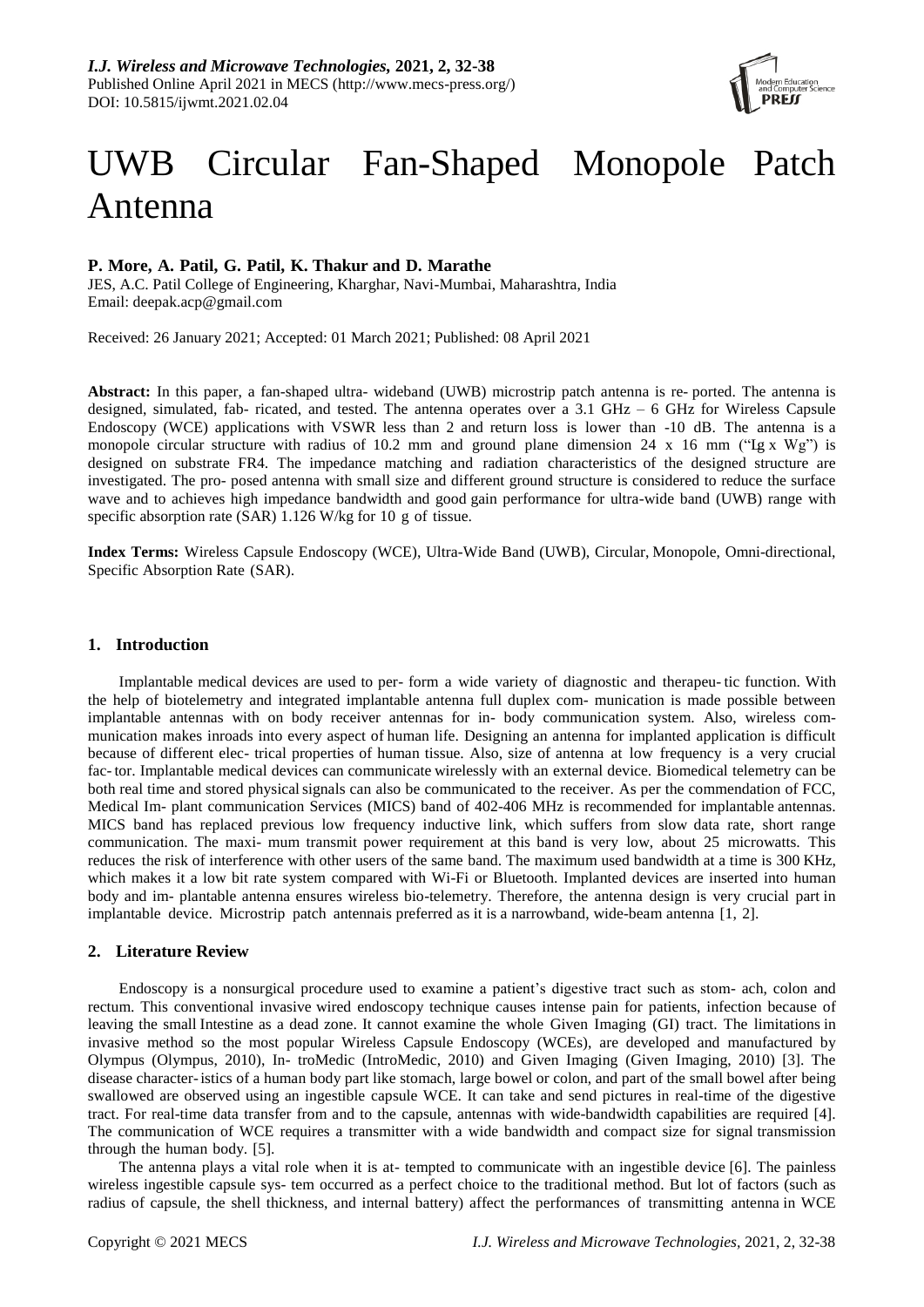system which includes impedance band- width, gain, size, sensitivity to the surrounding environment, detuning effects, polarization shift and radiation safety. The antenna should have pri- mary requirement as miniaturization for wireless ingestible devices [7]. The major challenges need to overcome in designing a transmitting antenna for WCE system were antenna size miniaturiza- tion, maintaining wide bandwidth, achieving near- omnidirectional radiation pattern, maintaining al- lowable SAR etc.

Many researchers have been worked for the de- signing of high performance and compact antenna for WCE in different frequency bands. They come up with different geometrical shaped antennas type in [8, 9] and the conformal meandered type antennas reported in [10, 11, 12] are developed in different frequency bands. These antennas have a narrow band and low data rate. There is re- quirement of UWB frequency band with compact planar slotted patched antenna to operate inside a human body. To increase the bandwidth of the antenna, multiple slots with different geometrical shapes are etched on the patch. The bandwidth obtained by this method is 1.84 GHz inside a simplified human body model. Compare to other papers of WCE antennas, it has miniature size and exhibits higher bandwidth [4] whereas U-shaped antenna [13] gives wider Bandwidth 2.268 GHz.

In section II, a fan-shaped patch antenna struc- ture design, simulation and its implementation are discussed. The results and discussions are mentioned in section III. Section IV describes the conclusion.

#### **3. Objective**

The main challenges of WCE antenna are size miniaturization, choosing non-toxic substrate, achieving omnidirectional radiation pattern, main-taining the allowable SAR and wide Bandwidth.

In order to achieve wide bandwidth frequency and SAR need to be increases. But to maintain the allowable SAR, SAR need to be reduce.



Fig. 1. Geometry of circular monopole Antenna.



Fig. 2. Frequency versus VSWR for proposed UWB band antenna.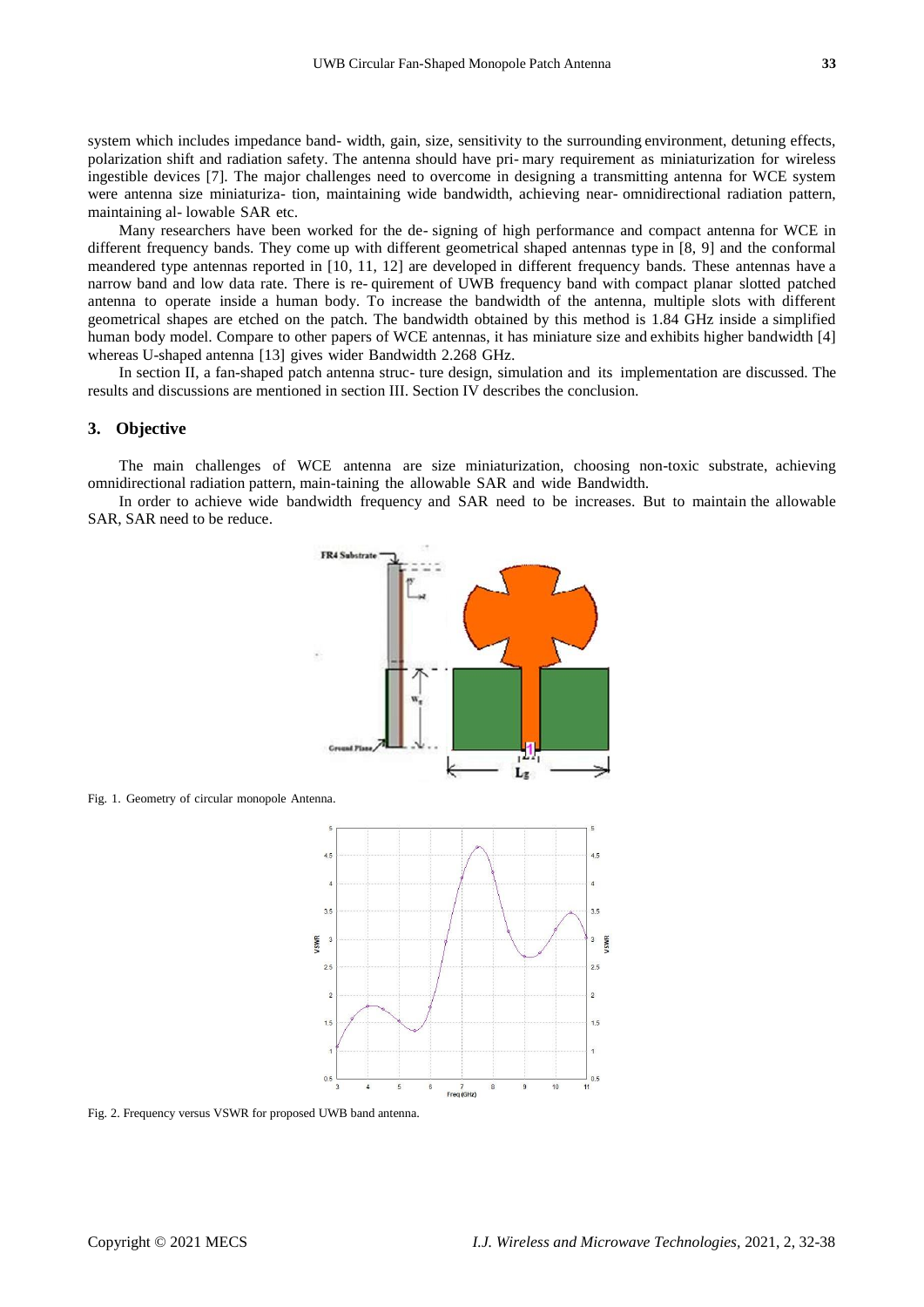is determined using Eq. 1, considering the lowerresonant frequency (LF) as 3.1 GHz [14].

$$
LF = \frac{7.2}{(2.25 * R) + g} \tag{1}
$$

to decreases and which increases the size of antenna. Another way to reduce SAR is transm- itting power need to be reduce which may result into the low data rate. Therefore, one has to achieve tradeoff between SAR, data rate and miniaturization.

## **4. Methodology**

A proposed UWB patch antenna is designed with 4.4 relative permittivity, 0.025 as a losstangent, and radius "R" on 1.5 mm FR4 is shown in Fig. 1. The substrate has a conducting ground plane with a length "Lg" and width "Wg". In order to achieve 50  $\Omega$  impedance match the width of a micro-strip feed line is calculated and optimized. The radius of the patch, where, *LF* is the resonant lower frequency in GHz, *R* is a circular patch radius in centimeters (cm), and *g* is the gap between patch and ground plane in centimeters (cm).

#### **5. Design Consideration of Fan-Shaped Antenna and its Radiation Pattern**

The main requirement of WCE antenna is hav- ing wide bandwidth because it directly determines the communication data rate. WCE systems able to complete transmission of high-resolution images from and to capsule in real time then high data rate and hence wide bandwidth is essential. Also miniaturization of the antenna is a key issue to save the precious space of capsules and also it become easier to swallow by patient. In addition, antenna should have omnidirectional radiation pat- tern for reliable transmission of data regardless of the orientation and location of the capsule. In orderto prevent hazardous heating of the biological tissues, antenna must have satisfy the SAR safety limits. According to IEEE C95.1-1999 standard restricts the SAR value averaged over any 1 g of tissue in the shape of a cube (1 g-AVG SAR) to less than 1.6 W/kg and IEEE C95.1-2005 standard restricts the SAR averaged over any 10 g of tissue in the shape of a cube (10-g AVG SAR) to less than 2 W/kg.

#### *A. Patch Radius (R) and Its Effect*

The frequency variation and effect patch radius "R" onto fan-shaped circular patch antenna is analyzed. This effect w.r.t. the return loss for frequency variations is shown in Fig. 2. The value of VSWR is less than 2 up to 6 GHz frequency and resonance get shifted to lower frequencies with the increase in radius. The fan-shaped antenna has omnidirectional characteristics at 3.1 GHz and its radiation pattern for different radius are shown in Fig. 3. As frequency increases the antenna losses its omnidirectional pattern. The change in radius

(R) from 10.2 mm to 12 mm causes to increasein the cross-polar component.

#### *B. Ground Plane Dimensions and Its Effect*

The ground plane dimensions are contribut- ing on radiation pattern of an antenna and an impedance bandwidth. The investigation of "Lg " and " Wg " with optimized patch radius of 10.2 mm is carried out. The simulated Sparameter for proposed antenna with different "Lg" i .e. 16 mm, 20 mm, and 24 mm is shown in Fig. 4. The ground plane width " Wg " i.e. 14 mm, 16 mm, and 18 mm S-parameter is shown in Fig. 5. The changes in a resonant frequency due the widthis not significant compared to the ground plane length.

#### *C. Dielectric Constant and Its Effect*

An increase in cross-polar component for radius  $R = 12$  mm as compared to  $R = 10.2$  mm due to higher-order modes of excitation. The current Jx at the upper edge of a ground plane near the radiating patch changes the radiation pattern. The radiating patch dielectric interface, air, and the discontinuity at the substrate result in generation of surface waves. The radiation characteristics of an antenna in terms of resonant frequencies in radiation patterns can be improved by reducing dielectric constant and dielectric thickness. Hence, the radiation characteristics is investigated. The fanshaped antenna has a radius 10.2 mm and it is designed on ground plane as "Lg" x "Wg" = 24 mm x 16 mm with 1.6 mm FR4. The performance measurement of RT Duroid antenna designed on 0.787 mm with 0.0009 loss tangent and 2.2 relative permittivity. The investigation of antenna with patch radius is 10.2 mm and a ground plane as "Lg" x "W" = 20 mm x 13 mm is carried out.

## **6. Results and Discussions**

There is a significant reduction in the cross- polar component by controlling the thickness of dielectric, the loss tangent and dielectric constant. Fig. 6, shows the frequency versus plot for RT Duroid and FR4. The change in a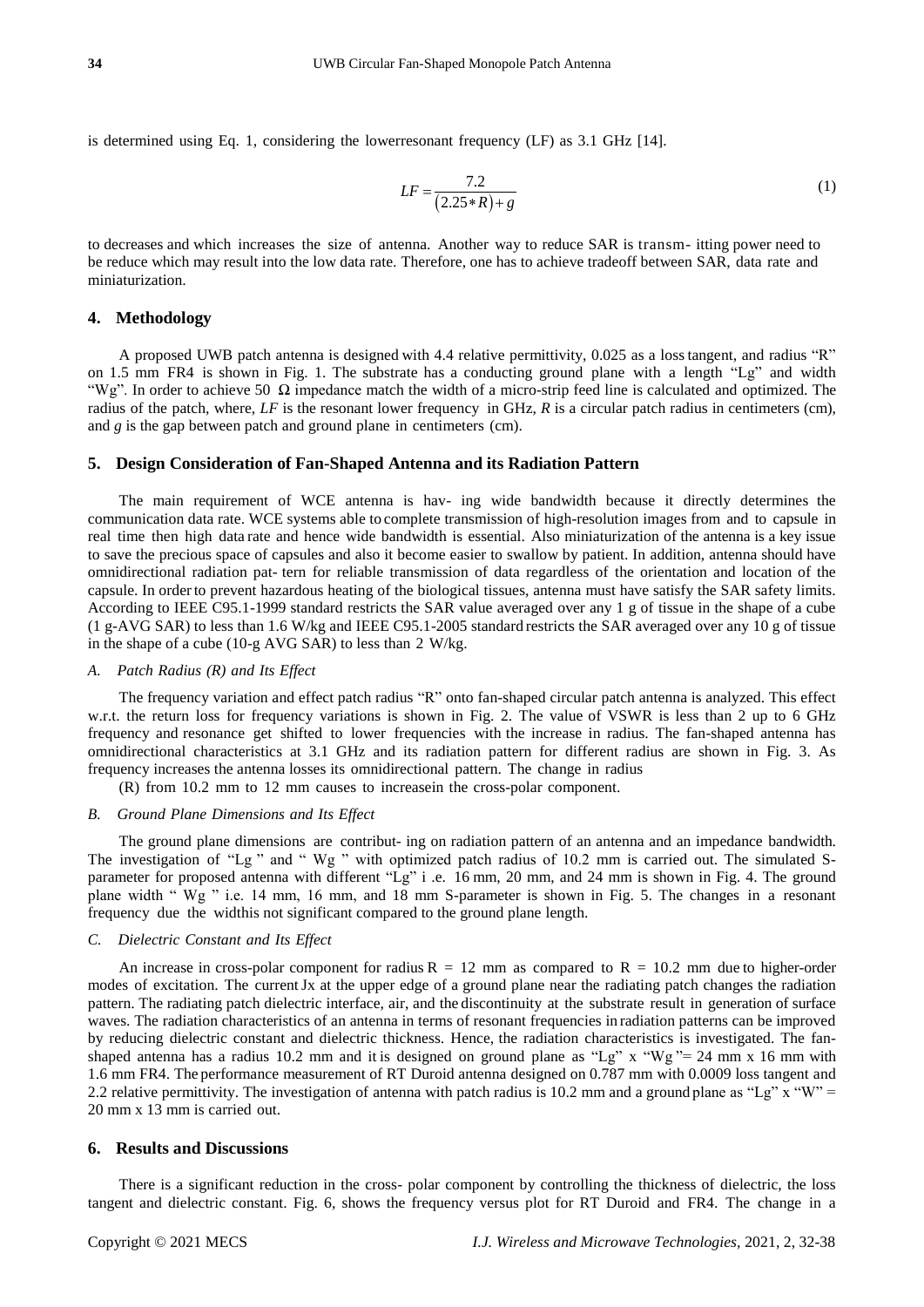gain is seen all over UWB and which is notable at higher frequencies. An increase in the efficiency of an- tenna shown in Fig. 7, due to the reduction in a dielectric constant for FR4 and RT Duroid. The antenna radiation pattern for RT Duroid and FR4 at 3.1 GHz frequency is shown in Fig. 8. The prototype is shown in Fig. 9. The monopole fanshaped antenna is proposed for WCE. It provides a return loss above 10 dB over an extremely wide frequency range. It was confirmed by simulation that quite good antenna for human body to operate inside using WCE capsule at UWB frequency band. Lower UWB monopole planar antenna with fan-shaped structure is designed using a substrate of thickness FR4 (h)  $= 1.5$  and permittivity FR4

 $(e) = 4.4$  with omnidirectional radiation character-istics.

#### **7. Conclusion**

Table I shows the comparison of different tech- niques used to improve the performance param- eters of a proposed antenna. It can be observed that in order to achieve wide bandwidth, there is a need of increasing frequency, if frequency increases SAR value also increases. To reduce SAR frequency, need to be reducing but it results into the large size. Another way to reduce SAR is transmitting power need to be reduce which may result into the low data rate. Therefore, one has to achieve trade-off between SAR, data rate and miniaturization. The gain of antenna improves by increasing efficiency with decrease in permittivity. Due to the structure simplicity, the VSWR, and



Fig. 3. Radiation pattern of antenna for different frequencies (a) 3.1 GHz (b) 4.1 GHz (c) 5.1 GHz (d) 5.8 GHz



Fig. 4., Simulated S-parameter for proposed antenna with different "Lg".



Fig. 5., Simulated S-parameter for proposed antenna with different "Wg".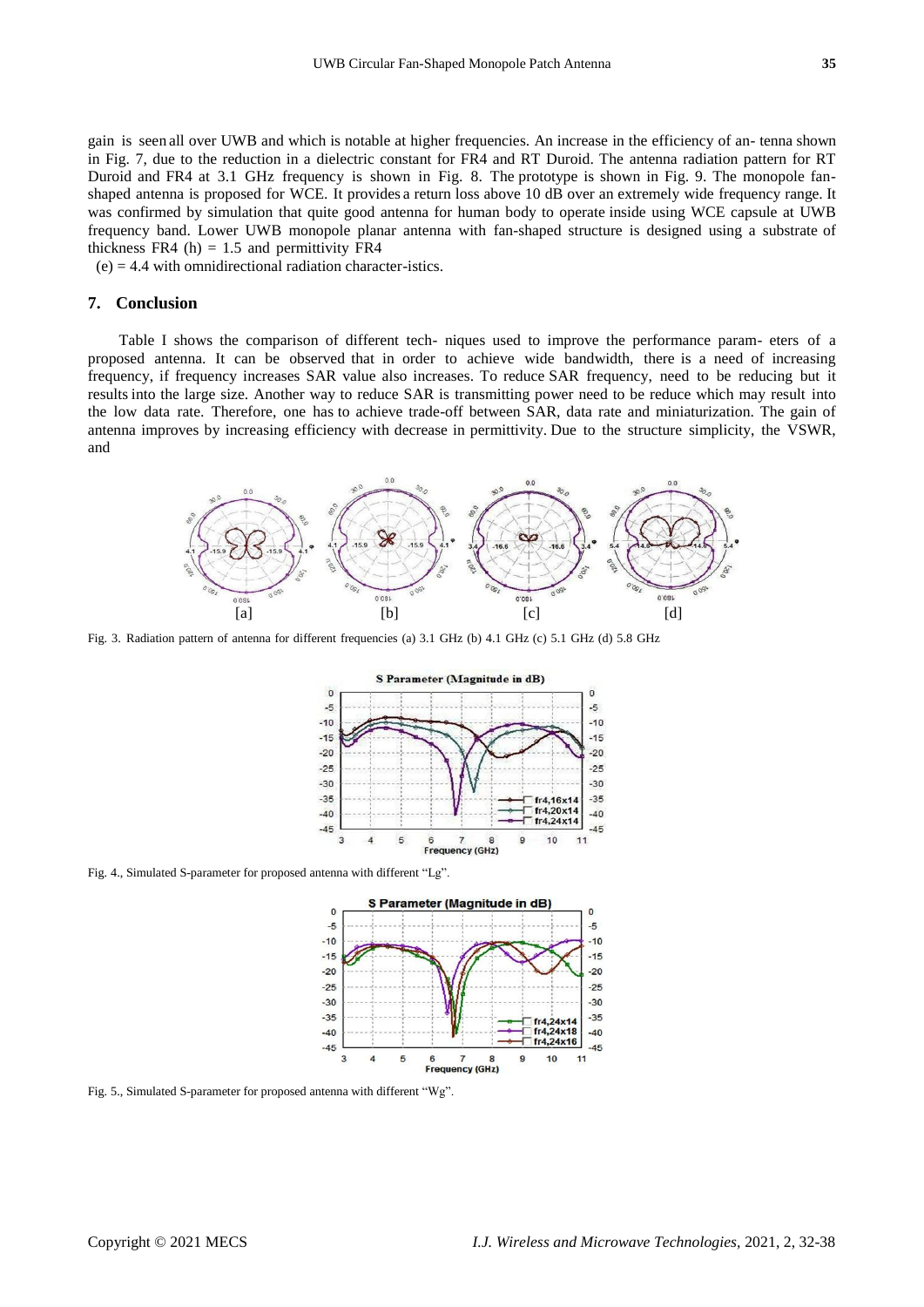

Fig. 6., Frequency versus Efficiency of FR4 and RT Duroid.



Fig. 7. Frequency versus Gain variation of FR4 and RT Duroid.



Fig. 8. Antenna radiation pattern with 3.1 GHz for (a) RT Duroid (b) FR4 substrate.

Table 1., Comparison of different techniques for improving the performance of WCE antenna.

| References  | Radiating structure                              | Patch size $(L x w x h)$ mm  | R. L. (dB) | $SAR$ limit $(W/kg)$                                             | <b>BW</b> |
|-------------|--------------------------------------------------|------------------------------|------------|------------------------------------------------------------------|-----------|
| This work   | Circular<br>fan-shaped<br>monopole patch antenna | 24 x 16 x 15                 | $\le -10$  | $11.483(1 \text{ g of tissue})$<br>$1.126$ (10 g of tis-<br>sue) | 3.1 GHz   |
| [13] (2016) | Meandered<br>U-shaped<br>patch antenna           | 28 x 24 x 0.787              | $-18$      | $2.6$ (1 g of tissue)                                            | 2.268 GHz |
| [5] (2018)  | Outer wall conformal<br>patch antenna            | 15 x 15 x 0.79               | $\le -10$  | 913 $(1 \text{ g of tissue})$                                    | 541 MHz   |
| [4] (2016)  | Slotted patch antenna                            | $10 \times 10 \times 0.6$    | $-20.4$    | $45.24(10 \text{ g of tissue})$                                  | 1.84 GHz  |
| [15] (2019) | AMC based monopole                               | $4.6 \times 7.6 \times 0.15$ | $-41$      | $0.825$ (1 g of tissue)                                          | 5.8GHz    |



Fig. 9. Photo of the fabricated proposed circular monopole fan-shaped antenna.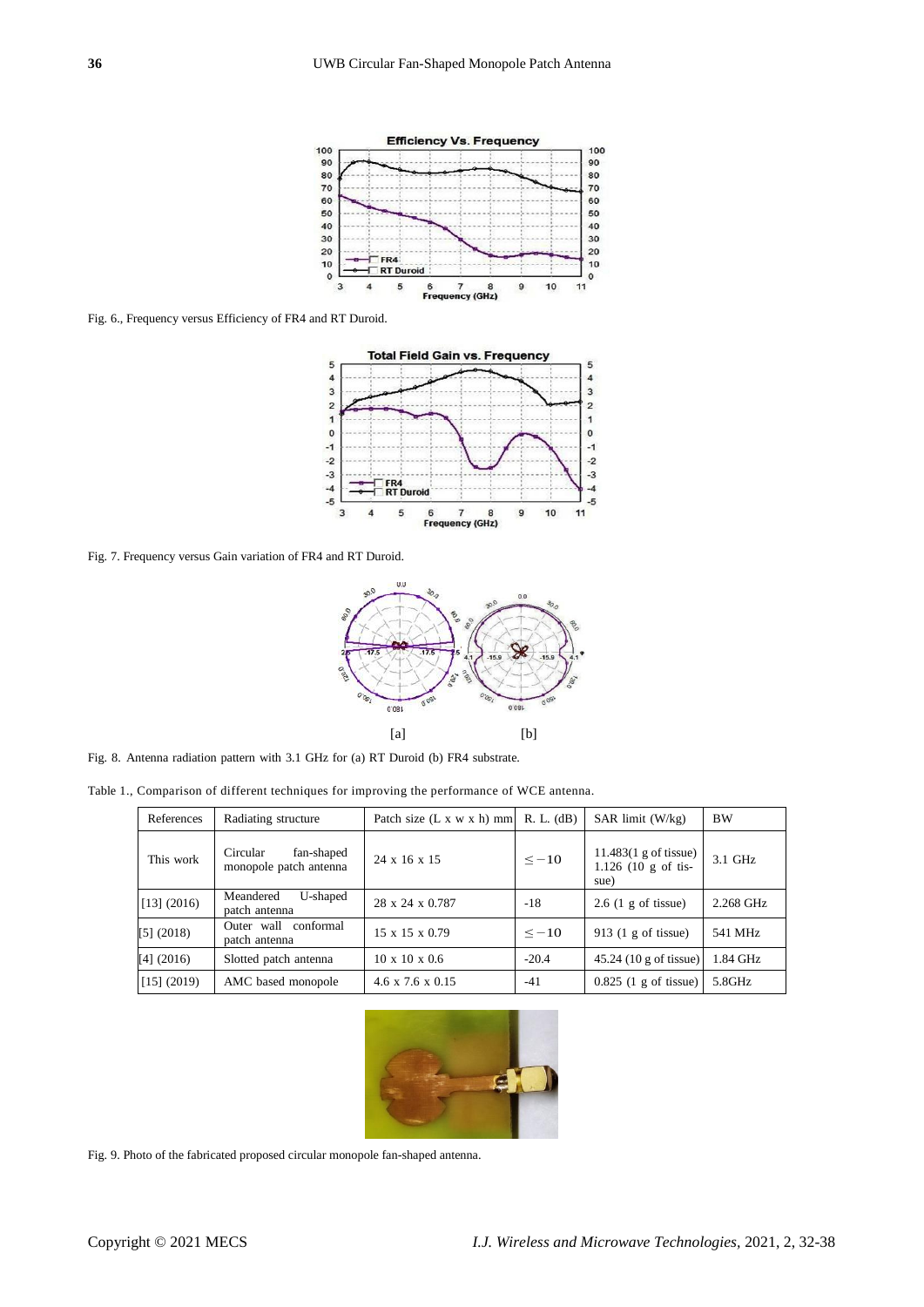

Fig. 10. Current distribution at 3.1 GHz.

#### **References**

- [1] S. Manna, "Rectangular Microstrip Patch Antenna for Medical Application," *Int. J. of Advance Research in Electrical, Electronics and Instrumentation Engineering*,vol. 5, pp. 698-701, Feb. 2016.
- [2] R Tiwari *et al*., "Design and Performance Analysis of a Triple Band Micro-Strip Patch Antenna with CPW- Fed," *Int. J. of Wireless and Microwave Technologies (IJWMT)*, Vol.9, No.1, pp. 36-42, 2019.
- [3] Z. Wang, E. G. Lim, T. Tillo, and F. Yu, "Review of the Wireless Capsule Transmitting and Receiving An- tennas," *J. Wireless Communications and Networks-Recent Advances*, 2012.
- [4] F. Arifin and P. K. Saha, "Bandwidth Enhancement of a Compact Planar Antenna for Wireless Capsule En- doscopy," in *Proc. 9th IEEE International Conferenceon Electrical and Computer Engineering (ICECE)*, Dec. 2016, pp. 411-414.
- [5] J. Wang *et al*., "An Implantable and Conformal Antenna for Wireless Capsule Endoscopy." *IEEE Antennas and Wireless Propagation Lett*, May 2018.
- [6] Z. Bao, Y. Guo and R. Mittra, "An Ultrawideband Con- formal Capsule Antenna With Stable Impedance Match- ing," in *IEEE Trans. on Antennas and Propag.*, vol. 65, no. 10, pp. 5086-5094, Oct. 2017.
- [7] T. M. Neebha, and M. Nesasudha, "Analysis of an Ultra Miniature Capsule Antenna for Gastrointestinal Endoscopy." in *Int. Journal on Engineering Science and Technology*, vol. 21, no. 5, Oct. 2018, pp. 938-944.
- [8] C. Liu, Y.-X.Guo, and S. Xiao, "Circularly polarized he- lical antenna for ism-band ingestible capsule endoscope systems," *IEEE Tran. Ant. and Pro.*, vol. 62, no. 12, pp. 6027–6039, 2014.
- [9] S. Lee *et al*., "A wideband spiral antenna for ingestible capsule endoscope systems: experimental results in a hu- man phantom and a pig," *IEEE Tran. on Biomedical Engineering*, vol. 58, no. 6, pp. 1734–1741, 2011.
- [10] X. Cheng *et al*., "An omnidirectional wrapable compact patch antenna for wireless endoscope applications," *IEEE Ant. and Wireless Pro. Letters.*, vol. 11, pp. 1667 -1670, 2012.
- [11] E. Lim *et al*., "The uhf band in-body antennas for wireless capsule endoscopy," *Engineering Letters*, vol. 21, no. 2, pp. 72–80, 2013.
- [12] R. Alrawashdeh, Y. Huang, P. Cao, and E. Lim, "A new small conformal antenna for capsule endoscopy," in *7th European Conf. on Ant. and Pro. (EuCAP)*, pp. 220–223, 2013.
- [13] M. Tajin, M. Ahmed and, P. K. Saha, "Performance Anal- ysis of an Ultra -Wideband Antenna for Wireless Capsule Endoscopy", *in Proc. Int. Conf. Medical EngineeringHealth Informatics and Technology (MediTec)*, pp. 1-4, 2016.
- [14] S. Mishra, R. Gupta and J. Mukherjee, "Parallel Metal Plated Tuning Fork Shape Omnidirectional Monopole Antenna for UWB applications," *Micro. and Opt.Tech. Letters*, vol. 53, no. 3, pp. 601–604, 2011.
- [15] T. Neebha, M. Nesasudha, and D. Janapala, "A stable miniaturized AMC loaded flexible monopole an- tenna for ingestible applications," *Computers in Biology and Medicine, Elsevier*, pp.103578. Dec. 2019.

#### **Authors' Profiles**

**P. More, A. Patil, G. Patil, and K. Thakur** are Undergraduate students of A. C. Patil College of Engineering, Kharghar, Navi-Mumbai, affiliated to University of Mumbai, India.



**Dipak S. Marathe** has submitted his Ph. D Thesis to University of Mumbai, and received the M. Tech. in Electronics from VJTI, Mumbai. He is currently Associate Professor in Electronics and Telecommunication Department at A. C. Patil College of Engineering, Navi-Mumbai, Maharashtra, India. His research interests include Analog and Digital CMOS VLSI Design, and Wireless Communication.